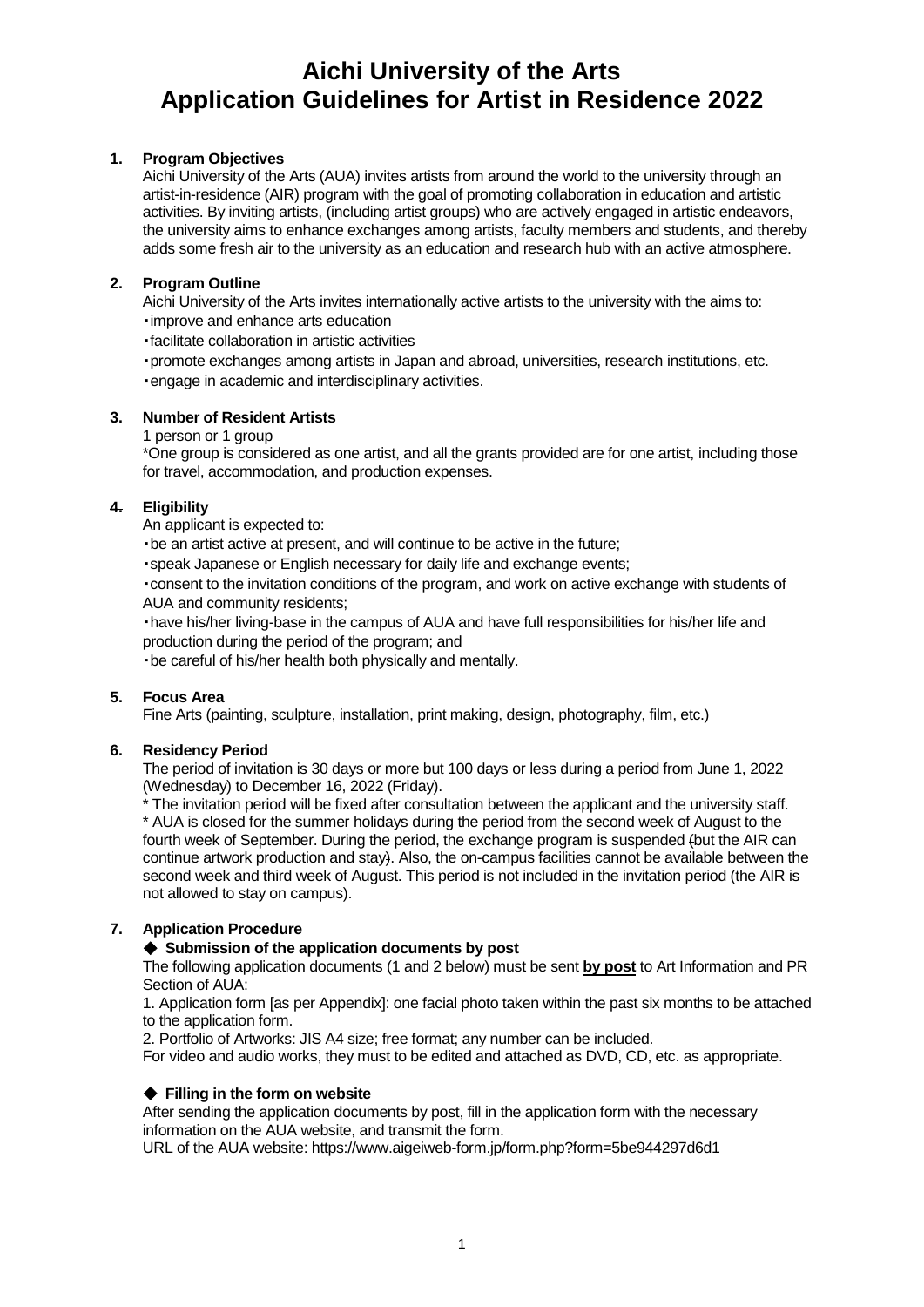## ◆ **Deadline of application**

December 17, 2021 (Friday) (must reach AUA by this date)

### [Notes]

**\* Submission of the application documents by e-mail is not acceptable.** Be sure to send them by post to reach AUA no later than the deadline.

\* The application documents reached AUA later than the deadline are not accepted whatever the reason is.

\* The application is completed by both sending the application documents by post and transmitting the application form via website.

\*The application documents are not returned to the applicants as a general rule. However, if the applicant wishes to have them returned, he/she encloses a reply envelop indicating his/her receiving address (affixed with the reqired stamps postage).

[Letter-post address for application documents] Aichi University of the Arts Art Information and PR Section Attn: "Artist in Residence" Program 1-114 Yazakosagamine, Nagakute, Aichi, 480-1194, Japan

#### **8. Selection Process**

The application documents are assessed at the Social Relations Center of AUA and the AIR (to be) is selected.

The selection outcome is noticed to all applicants by e-mail by March 31, 2022. For the details about the selection outcome, AUA is unable to answer.

#### **9. Provisions**

The program is carried through under the following conditions:

#### ◆ **Support**

Production fees and living expenses: 500,000 yen is paid to the artist by installment under the regulations of AUA

#### Traveling expenses:

・ (within Japan) One-time round-trip travel expenses between the artist's closest station and the university's closest station (Linimo Geidai-dori Station) are paid by AUA later.

・ (from Overseas) One-time round-trip air ticket between the closest international airport to the artist's hometown and Chubu Centrair International Airport is prepared by AUA. And one-time round-trip travel expenses between Chubu Centrair International Airport and the university's closest station (Linimo Geidai-dori Station) are paid by AUA later.

#### Accommodation:

A single room of the faculty staff residency building on campus is provided. The room is equipped with a bathroom, air conditioner, refrigerator, washing machine, bed, cooking heater, and Internet.

#### Studios:

One studio on campus is provided.

The AIR can use the on-campus facilities, including the craft center, only during the period of invitation and as far as the use does not interfere with any coursework or event of AUA.

## ◆ **Activities**

The AIR is required to attends one or more of the following exchange programs in addition to artwork production during his/her stay:

・ Introduction lecture for AUA students: During the stay of the AIR.

・ Opening or exhibition of artwork production to the public in the form of open studio (presentation of accomplishments): During the stay of the AIR

・ Other workshops and voluntary plans can be brought into operation unless they do not interfere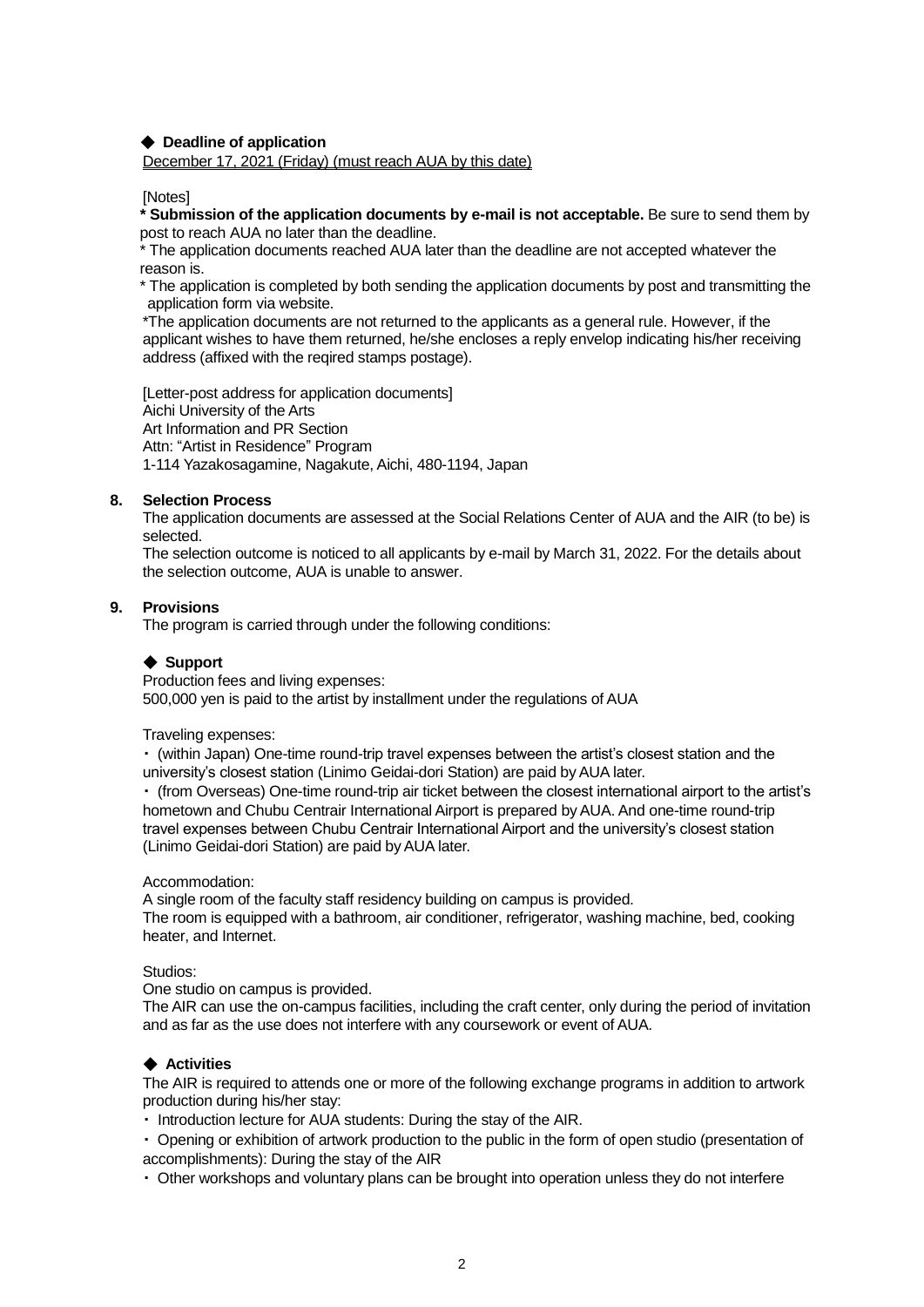with any coursework or event of AUA.

\*The applicant details the contents of the artwork production and exchange program in the activity plan of application form.

\*Implementation period will be fixed through coordination with the artist.

#### **Exhibition**

・ After the exhibition, the artist removes his/her artworks by him/herself.

・ The artist must set up his/her artworks and maintain them during the period of the exhibition on his/her own responsibility.

・ The AIR submits the records of the activities as accomplishments of the artwork production during his/her stay (digital data of production process, artwork photos, production scenes and exhibition scenes, and artwork list).

・ To bring back the objects used for the presentation of his/her accomplishments (artworks, exhibits, etc.), the AIR arranges for the packing and carriage and bears all transportation expenses.

・ If any of the artworks fall under any of the following categories, the artist discusses and coordinates with the AUA staff beforehand:

⇒ Artwork which emits sound or noise, which is perishable, which emits odor, which requires highcapacity power source, or which may exert influence on surroundings.

・Having any exhibition of the artworks to the public, etc., the AIR states clearly that they were produced during the period of the "Artists in Residence Program of Aichi University of the Arts."

#### ◆ **Others**

#### Activity record

AUA takes photos and videos to keep a record of the works and activities of the resident artist during the program. Copyrights of all the works produced in this program belong to the people who create the works. Copyrights of all photos, videos, and other contents recorded by AUA belong to AUA, and AUA has the right to use them for public relations which serve the public interest. AUA can use all of these materials for free.

After the program, the AIR is required to submit a notification of completion and a report to AUA. The report may be posted on our website.

## Maintenance and management of accommodation facilities and studios

The AIR is responsible for cleaning the private room where he/she stays and the studios which he/she uses. After the program, the AIR is responsible for returning all facilities and fixtures in the restored original state.

#### Collection of income tax

For the AIR invited from a country does not have a tax treaty with Japan, 20.42% income tax is collected from the grants for production and living expenses. Also, for the AIR from a country has a tax treaty, if the treaty is not adapted, 20.42% income tax is collected. For the AIR living in Japan, 10.21% income tax is collected.

#### Insurance and visa

In preparation for illness and injury and for damage to the property during his/her stay, the AIR is obliged to take out health insurance, liability insurance, etc. on his/her own. The artist based overseas acquires a passport and a visa to enter Japan if necessary. (The cost should be covered by the artist.) For details, contact the Japanese Embassy in his/her country.

\*If the artist fails to satisfy the conditions of invitation above or acts against the interest of AUA, the program may be terminated and the support may be cancelled.

#### **10. Measures against COVID-19 Infectious Diseases**

The AIR must take measures against infectious diseases in accordance with the national policy, the government policy and the local government policy, and the activity guidelines of AUA.

Please kindly note that the Program may not be implemented as planned under the influence of the COVID-19 infectious diseases.

The AIR from abroad must bear all expenses incurred by his/her stay, testing or vaccination during the quarantine.